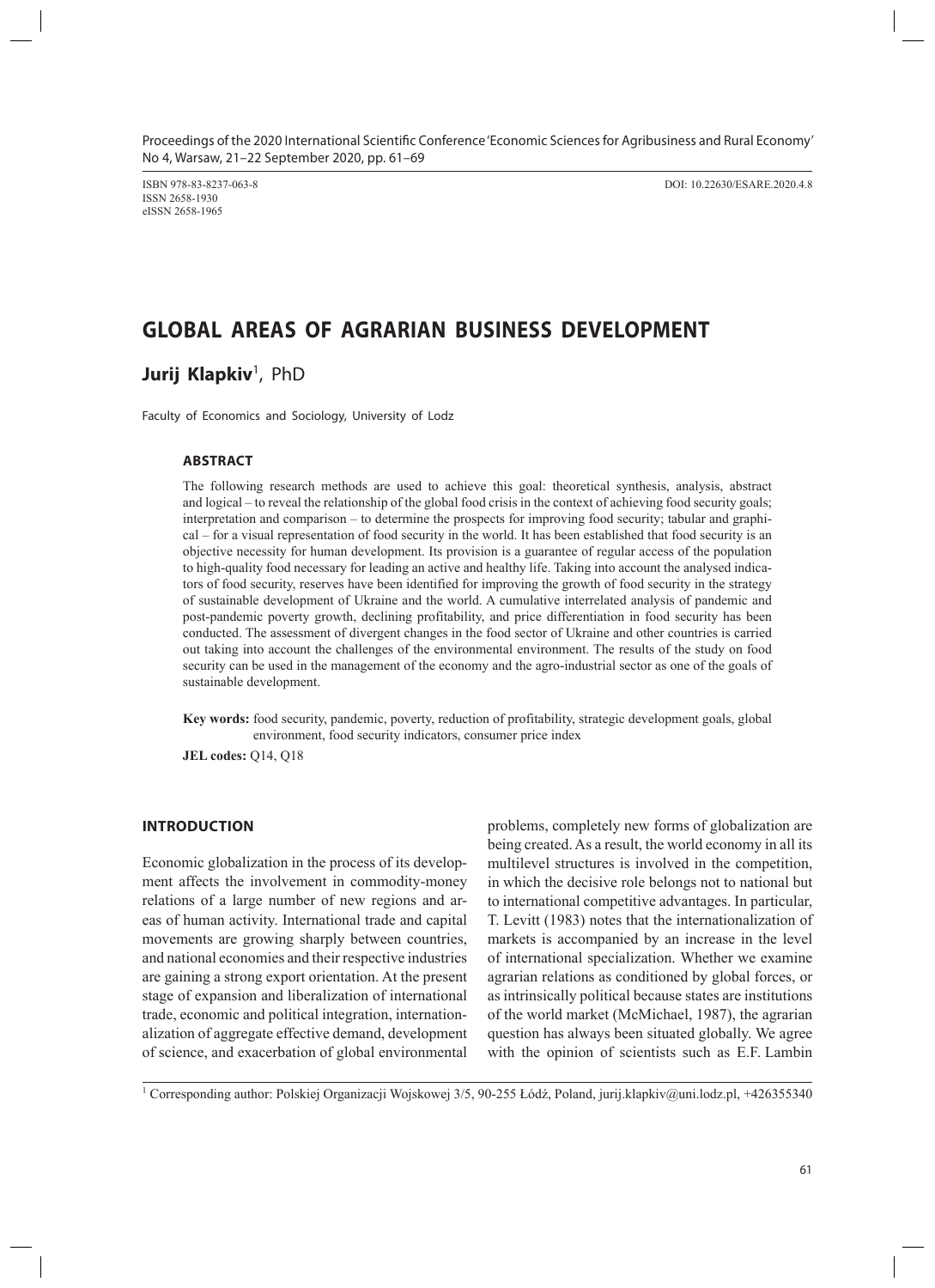and P. Meyfroidt (2011) that globalization increases the worldwide interconnectedness of places and people through markets, information and capital flows, human migrations, and social and political institutions.

Such trends should determine the clarity of specialization in a particular regional part of the world economy because each country or group of countries has certain types of resources located in a certain geographical zone, which affects the natural and climatic features, which is the result of a specific type of economic activity. In the current context, globalization has a significant impact on all spheres of society, but this phenomenon plays the most important role in the world economy in the  $21<sup>st</sup>$  century. It provides a powerful impetus and creates new conditions for the functioning of international relations and the interaction of national economies.

The purpose of the article is to consider current trends in agricultural development in terms of individual countries and their impact on the formation of global agricultural business.

### **THEORETICAL BACKGROUND**

According to the United Nations, globalization is a general term meaning an increasingly complex set of cross-border interactions between individuals, businesses, institutions, and markets, which is manifested in the expansion of flows of goods, technologies, and funds, in the steady growth and strengthening of the influence of international civil society institutions, the global activities of multinational corporations, a significant expansion of cross-border communication and information exchanges (Globalization. Resource library). Thus, globalization has a significant impact on all economies of the world. At the same time, new development trends are emerging, which are forming structural changes due to globalization processes and influencing the new transformation of the agri-food market. At the same time, there is a changing trend of globalization, characterized by the intensification of the food crisis and increasing threats to food security:

– population growth causes a shortage of food resources;

- the natural potential of biological resources is exhaustible, so it is unable to meet the growing needs of mankind;
- there is a development of traditional and non- -traditional technologies that contribute to the intensification of agricultural production;
- in the conditions of the imperfection of the international relations inefficiency of mechanisms of the international trade in agro-food is shown;
- the effectiveness of agricultural development in the context of global competitiveness is manifested only in the production of goods with high added value;
- most countries with high agri-food potential export mainly raw materials, losing a significant share of income (Van der Ploeg, 2008). Thus, the largest share of agriculture in world value added is observed in poor countries with significant external debt. The smallest share of agriculture is formed in the value-added of North America and the Eurozone – 1.6–1.8%. For low-income countries in Europe and Central Asia, this figure is slightly higher – 6.5%. The share of agriculture in East Asia and the Pacific region is 5.4% (FAO database).

#### **MATERIALS AND METHODS**

The data used for documenting the paper was collected mainly through desk research. Different information sources from the European and national level, such as reports, country fact sheets, and articles were consulted.

The work included an analysis of available scientific literature on the development of agrarian business and the export of products. The criterion for choosing literature for consideration was the current and potential impact of the dynamics of agricultural production, imports, and exports.

#### **RESEARCH RESULTS AND DISCUSSION**

The main patterns of globalization in agrarian business are:

weakening of the natural and climatic factors and industrialization of agricultural production with the widespread use of all elements of the post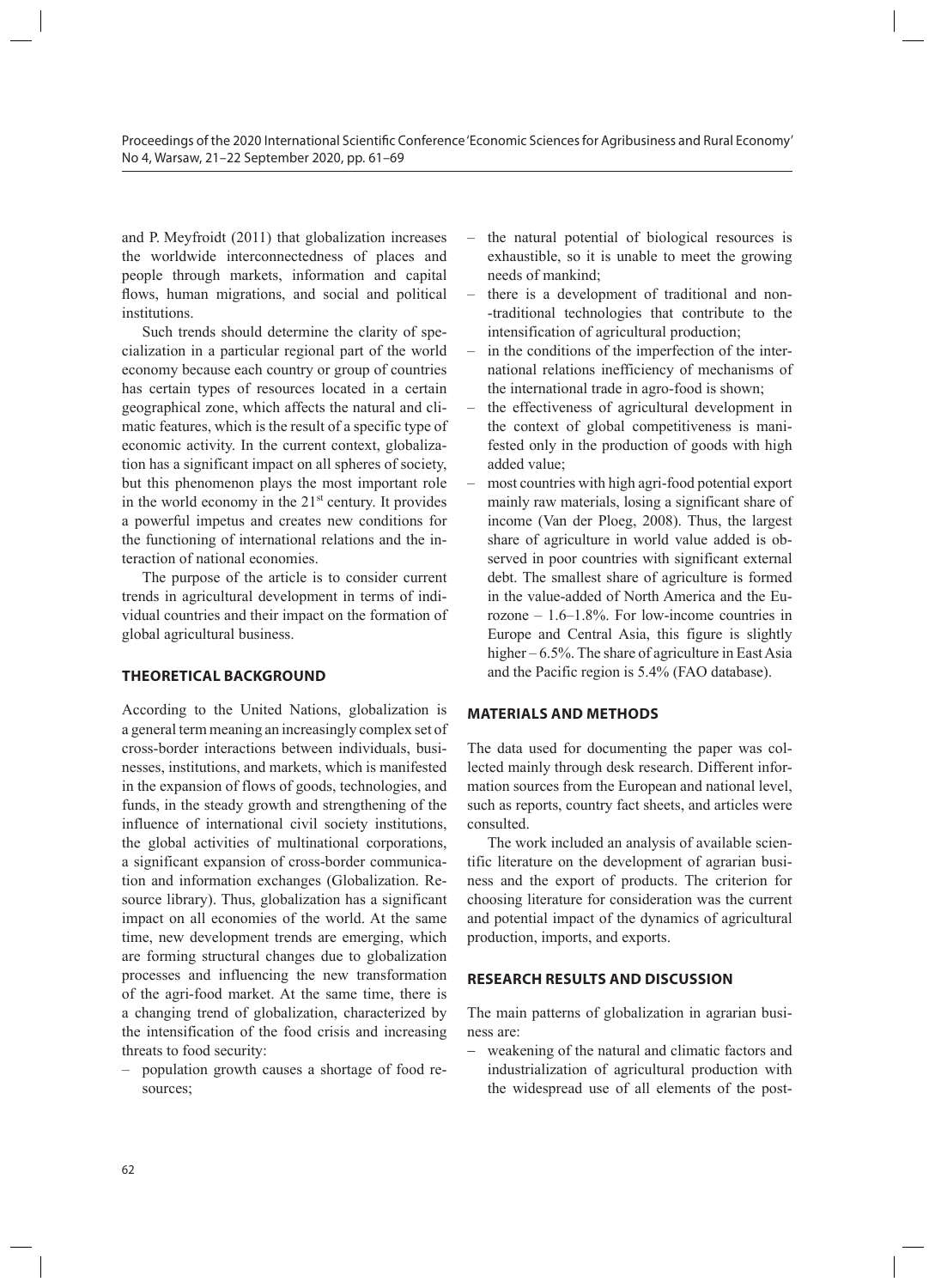-industrial economy – knowledge, information, management and control technologies, etc. This reduces the negative effects of natural and climatic factors and creates additional competitive advantages;

- development of processes of centralization and concentration of production. Fierce competition in international markets obliges agricultural producers to use high-performance equipment, knowledge-intensive and energy-saving technologies, train staff, and invest heavily in their retraining and further training;
- the use of the latest advances in science, innovation, the development of biotechnology, reducing the use of pesticides and herbicides and thus reducing the chemical impact on the soil, maintaining a high level of better resources becomes possible only for large industries that attract significant investment;
- territorial disparity in food production and consumption in the world. Disparities in food production are growing in some regions of the world (China, India, Pakistan, Iran, Africa) and the volume of effective demand for food, due to the standard of living that has formed in this or other countries. There is a significant gap in income and consumption levels between the population of developed countries and developing countries. This affects the caloric content and quality of the diet of the population of the world;
- unification of normative and legal bases of agricultural production within the framework of international norms and standards. At the present stage in international trade, the issue of safe and quality food is becoming relevant, and environmental safety and quality of agricultural products in modern conditions are the main factors of its competitiveness.

Standards are now a signifi cant new vector in the global food production complex. The World Trade Organization regulation of trade relations is complemented by a far-reaching private regulation of production standards, regarding quality, food safety, packaging, and convenience. It is integral to the centralization of retailing capital, and the dual imperatives of satisfying quality demands of relatively affluent con-

sumers and replacing smallholding by global/factory farms to realize those standards. UK supermarkets, for instance, believe that concentrating their grower base will reduce their exposure to risk by giving them greater control over the production and distribution processes (Dolan and Humphrey, 2000).

- − strengthening the regulatory role of countries in establishing international economic relations in agricultural segments of the world market and strengthening neoprotection policy – a more latent, flexible, and effective mechanism for protecting the national market, based on non-tariff methods of regulation that are constantly modified, complicated and are the main problem area of multilateral negotiations in the World Trade Organization;
- disparities in the use of intensive and extensive methods of agriculture, which lead to increased production of agricultural raw materials and food production and the efficiency of the industry while reducing the share of the agricultural sector in total world production. However, there are exceptions. So, the universalization of the Northern model of industrial agriculture through the  $20<sup>th</sup>$  century has resulted in the loss of 75% of the genetic diversity of crops across the world. Green revolution crops (new, bioengineered varieties) now account for more than half of the South's rice culture. The adoption of transgenic technology substitutes monopoly for diversity, threatening ecological and social sustainability, and local food security. A century ago, hundreds of millions of the world's farmers controlled and reproduced their seed stocks, whereas today 'much of the seed stock has been bought up, engineered, and patented by global companies and kept in the form of intellectual property, converting farmers into consumers of genetically altered seeds (Rifkin, 1998).

Modern globalization has allowed agricultural production to grow much faster than in the past, in particular, in the 70–80s it was 3% per year, today it is 4–6%. However, this growth is due to significant changes in the factors of this growth and the structure of food production. Thus, much of the increase was due to non-food rather than basic foodstuffs; the possibilities of export markets have changed (trade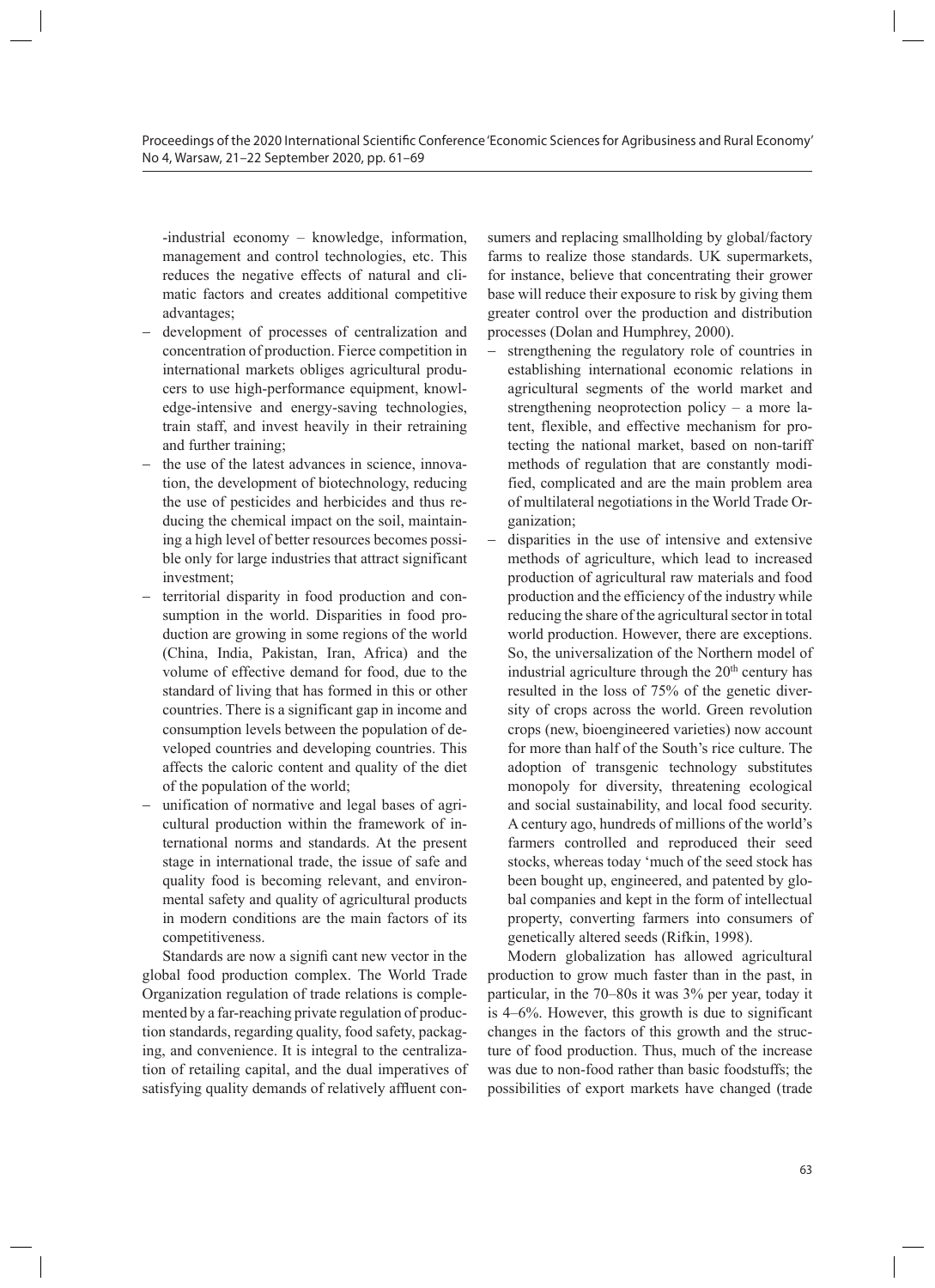restrictions); increasing the share of goods of higher value in the structure of world trade; TNCs have provided high incomes for their agricultural enterprises in high-income countries, which has given rise to their 'disinterest' in agricultural production in small niche markets in less developed countries, not to mention the 'poverty belt' countries.

Examples are the coffee and tea markets, the export market for horticultural products, which have grown tremendously in recent decades and continue to grow today. Thus, the largest share of agriculture is in countries such as Sierra Leone – 60%, Chad – 50%, the Central African Republic – 45%, Mali – 38% and other countries in Central Africa, Central, and East Asia, where the share of agriculture is more than 25%. Among European countries, Albania has the greatest dependence on agriculture, with 23% of agriculture in GDP. The country specializes in growing corn and wheat, as well as tobacco and cotton. The second place in the ranking is occupied by Moldova (16%), half of the export in the structure of foreign trade is occupied by an agricultural business.

The agrarian sector of Ukraine with its basic component of agriculture is increasingly becoming the system-forming factor in the national economy. It creates the factors for maintaining the sovereignty of the state: food and, within certain limits, the economic and ecological, energy security of the state, ensures the development of technologically related branches of the national economy, forms the market for food products (Putsenteilo, Klapkiv, and Kostetskyi, 2018). Ukraine ranks third with a 13% share of agriculture in GDP.

Consequently, the agrarian sector is a complex diversified set of economically interconnected production and technological division of labor of agricultural sectors specializing in the production of agricultural products, their industrial processing, storage, and sale, which also covers information and scientific support systems and is characterized by deep differences and specifics of individual elements, which requires the construction of an individual organizational, economic, and technological and technological policy regarding all business entities.

Also dependent on agricultural countries are Macedonia, Montenegro, Serbia, Belarus, Bosnia and Herzegovina, Bulgaria, Romania, whose share of agriculture in GDP ranges from 11% to 5%, respectively. In terms of the world's countries, the largest share in the added value of agricultural production is occupied by China (975 billion USD) and India (362 billion USD), their shares in world production in 2018 were 32% and 12%, respectively. Also among the leaders of the agri-food market on this indicator are the United States, Indonesia, Nigeria, Brazil, Pakistan, Turkey, Argentina, Russia (FAO database).

Significant volumes of production in these countries are largely determined by the size of countries, so to assess the scale of development of the agricultural sector, it is advisable to calculate relative indicators. It should be noted that the value-added of Chinese agriculture is only 1.5% of the total GDP of the country. In India, this figure is 34% of GDP, indicating a significant dependence of the country on agriculture. Among European countries, the largest volumes of value-added production in agriculture were formed in Italy – 40 billion USD, France – 38 billion USD, Spain – 36 billion USD (FAO database).

Evaluation of the data in Table 1 shows that the production of certain types of agricultural products during 2015–2018 increased. This applies to wheat, soy, vegetables, and livestock products: beef and veal, pork, poultry, butter, and cheese. The largest increase in imports was in corn, soybeans, vegetables, and livestock products. Accordingly, there was an increase in exports of certain agricultural groups of goods: sugar and livestock products.

Thus, for example, in conditions where crops have continued to play an important role in ensuring food security in a global economy, and reduced cost of delivery, two conditions in developing countries could lead to increased imports of grain. Firstly, globalization and specialization can lead both to an increase in sown areas and an increase in the cost of goods, and potentially to a decrease in sown areas under cereals, but an increase in production intensity. Secondly, any differentiation in the distribution of income in relation to low-income levels, lack of food security, will stimulate increased demand.

Thus, low-income countries can benefit from lower grain prices, even when they lose from lower prices for other agricultural products. In addition,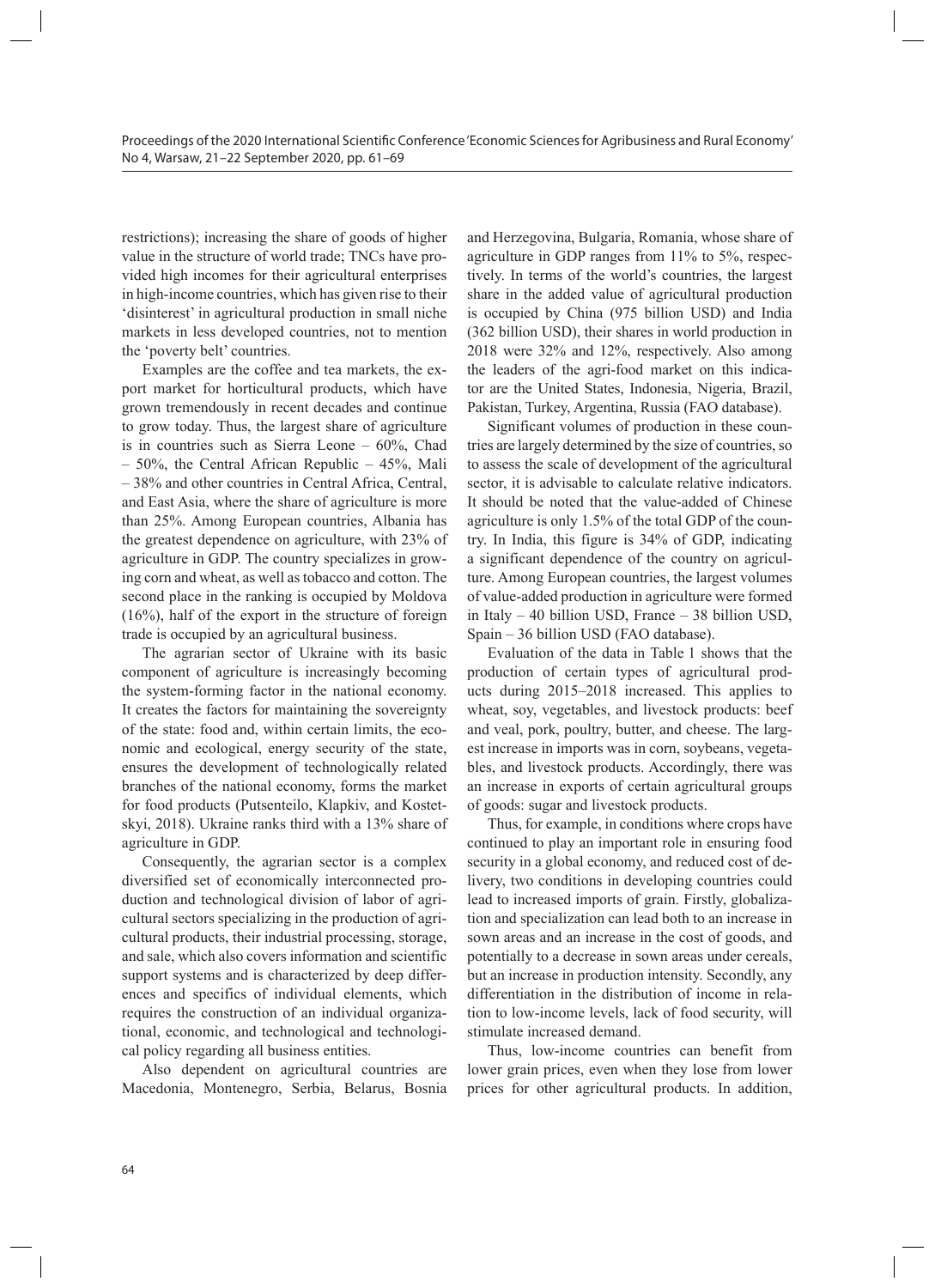| Commodity      | Variable   | 2010          | 2015          | 2016          | 2017          | 2018          |
|----------------|------------|---------------|---------------|---------------|---------------|---------------|
| Wheat          | Production | 274 956.33    | 297 604.20    | 299 586.22    | 279 494.92    | 265 527.58    |
|                | Imports    | 32 476.69     | 35 846.23     | 36 406.23     | 39 272.56     | 38 592.25     |
|                | Exports    | 99 028.78     | 100 705.85    | 108 048.69    | 89 902.18     | 87 783.30     |
| Maize          | Production | 419 508.88    | 453 107.83    | 499 695.96    | 487 072.01    | 483 367.68    |
|                | Imports    | 48 192.82     | 63 123.34     | 64 993.57     | 74 625.55     | 83 483.40     |
|                | Exports    | 50 853.76     | 53 734.37     | 64 704.08     | 68 311.65     | 59 212.76     |
| Soybean        | Production | 96 956.00     | 116 638.71    | 127 088.93    | 131 475.98    | 131 636.13    |
|                | Imports    | 25 437.87     | 28 784.60     | 28 159.07     | 28 176.65     | 31 138.61     |
|                | Exports    | 43 789.19     | 56 169.64     | 62 791.38     | 62 479.28     | 52 527.09     |
| Vegetable oils | Production | 34 591.76     | 39 463.40     | 40 330.40     | 43 012.51     | 43 189.70     |
|                | Imports    | 17 707.20     | 22 067.05     | 22 366.56     | 23 150.87     | 23 814.08     |
|                | Exports    | 7 186.57      | 8 2 2 1 . 1 9 | 9 0 5 1 .0 3  | 8 901.60      | 8 680.07      |
| Sugar          | Production | 36 740.00     | 38 481.37     | 41 666.63     | 46 129.30     | 41 981.56     |
|                | Imports    | 14 9 24.83    | 13 288.77     | 11 844.09     | 10 987.47     | 11 624.30     |
|                | Exports    | 6 6 6 8 . 9 6 | 8 7 5 7 . 3 0 | 8 5 6 0.11    | 9 781.14      | 9822.95       |
| Beef and veal  | Production | 28 662.64     | 28 105.08     | 28 5 84 .34   | 29 041.32     | 29 700.85     |
|                | Imports    | 4 2 3 1 . 1 4 | 4 673.47      | 4 7 18 14     | 4 773.72      | 5 245.52      |
|                | Exports    | 5 1 5 9 . 6 8 | 5 888.74      | 5 724.80      | 5 847.77      | 6 239.38      |
| Pigmeat        | Production | 39 879.45     | 41 870.98     | 42 660.70     | 42 873.34     | 43 676.12     |
|                | Imports    | 4 0 69.31     | 4 8 3 7 . 4 6 | 5 006.09      | 5 286.89      | 5 5 7 8 . 2 9 |
|                | Exports    | 6 5 9 7 . 11  | 7437.91       | 8 1 6 9 . 3 1 | 8 218.64      | 8 4 1 3 . 5 2 |
| Poultry meat   | Production | 42 420.81     | 47 354.36     | 48 865.22     | 49 884.58     | 51 223.06     |
|                | Imports    | 3 262.42      | 3 877.43      | 4 032.10      | 4 001.56      | 4 097.39      |
|                | Exports    | 5 802.70      | 6 244.04      | 6 5 9 4 . 3 6 | 6 849.47      | 7 125.10      |
| <b>Butter</b>  | Production | 3 902.02      | 4 4 4 4 5 8   | 4 5 9 1 . 1 1 | 4 5 7 9 . 4 9 | 4 6 19.42     |
|                | Imports    | 236.91        | 249.76        | 294.09        | 280.06        | 296.68        |
|                | Exports    | 809.16        | 861.12        | 931.36        | 837.98        | 831.07        |
| Cheese         | Production | 16 199.11     | 17 654.86     | 18 167.80     | 18 771.90     | 19 045.97     |
|                | Imports    | 1 253.15      | 1 526.62      | 1553.01       | 1628.37       | 1689.81       |
|                | Exports    | 1921.58       | 2 2 8 2 . 3 7 | 2 472.05      | 2 459.62      | 2 471.06      |

**Table 1.** OECD Agriculture dynamics (thous. tons)

Source: the authors' calculations based on FAO database.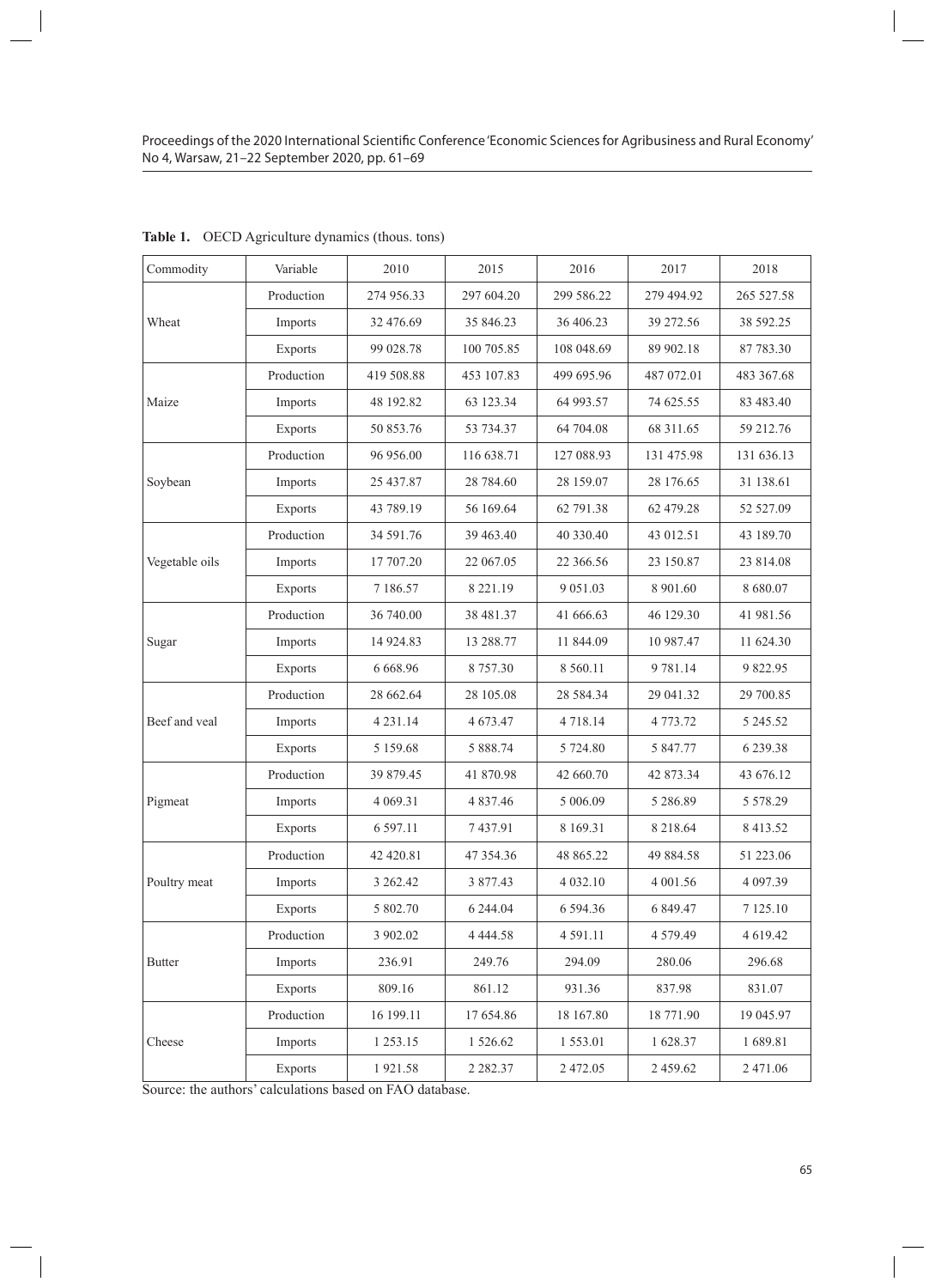globalization generates a 'speed pulse' of technology transfer among countries with developed infrastructure. Therefore, low-income countries that do not spend significant funds on scientific research and distribution technologies, do not upgrade agricultural infrastructure, do not make efforts to reduce operating costs will be permanently held hostage to 'price collapses' of agricultural goods, but without compensation for reduced production costs.

In this context, high-income countries can likely facilitate this process by liberalizing trade in agricultural products, preventing dumping of agricultural products on world markets and in domestic support programs for national agriculture, increasing demand for agricultural products by financing public works programs to reduce operating costs in rural (including depressed) areas. In low-income countries, especially in Africa, authorities and government agencies need to reorient public spending on agricultural production, rural infrastructure development programs in the context of reducing trade restrictions, reducing customs barriers, and so on.

That the volatility of agro exporting has encouraged farmers, close to dynamic urban markets, to shift into 'fast crop' production (fruits and vegetables) to regularize cash income as a matter of sustainability (Ponte, 2002).

Most Eastern European countries, due to peculiarities of their historical development, faced an urgent need to make decisive institutional changes aimed at ensuring the economic growth of the agricultural business. However, the institutional environment that can ensure the agrarian business growth is developing slowly, with considerable deformations caused by certain negative phenomena. The existing structure of the institutional environment of the agricultural sector in these countries testifies to the need for revising strategic priorities of institutional transformation in the agricultural sector (Jiggins and Hunter, 1979; Wise and Murphy, 2012; Tucker, Haupt and Stanley, 2015). Specific features of institutional changes in the agricultural sector in conditions of constant imbalances and tectonic changes lead to the destruction of domestic and foreign markets for agricultural products and have a huge impact on the development of the domestic

economy (Adelman and Morris, 1979; Dalrymple, 2006; Jansson et al., 2013). At the same time, peculiarities of institution establishment can be understood and evaluated only in the context of the whole set of institutional changes of the national economy. The transformation of the agrarian economy into the market one took place against the backdrop of fundamental institutional changes: emergence of various forms of ownership and patterns, complex interaction between old and new economic institutions, revival of economic traditions and emergence of new technologies, changes in the traditional role of the state in current processes (Polanyi, 2001). Consequently, development agricultural production requires creating special conditions. Such conditions can be supported by two main driving forces: (1) based on active interest of agricultural producers themselves; (2) through appropriate measures of state institutional policy (Putsenteilo et al., 2020).

It is worth taking into account the experience of the EU countries, the USA, Canada, Brazil, China, which have achieved the best results in solving the food problem and have become world leaders in food production and export. Each country pursued its food policy, but they had much in common. Their achievement is ensured by implementing an active and effective agricultural policy, the main tools of which are the introduction of state support for agricultural producers, promoting technological modernization of the agricultural sector, implementing a balanced foreign trade policy to maintain the national priority of ensuring the country's food independence.

The EU's achievements in solving the food problem are due to the implementation of the common agricultural policy, which is based on the following principles:

- freedom of movement of agricultural products throughout the territory of EU member states;
- giving preference to agricultural products produced in EU countries;
- protection of the EU internal market from the receipt of cheap products from third countries;
- application of uniform prices for agri-food products and a mechanism that contributes to their stabilization, financial solidarity in the costs of implementing the common agricultural policy.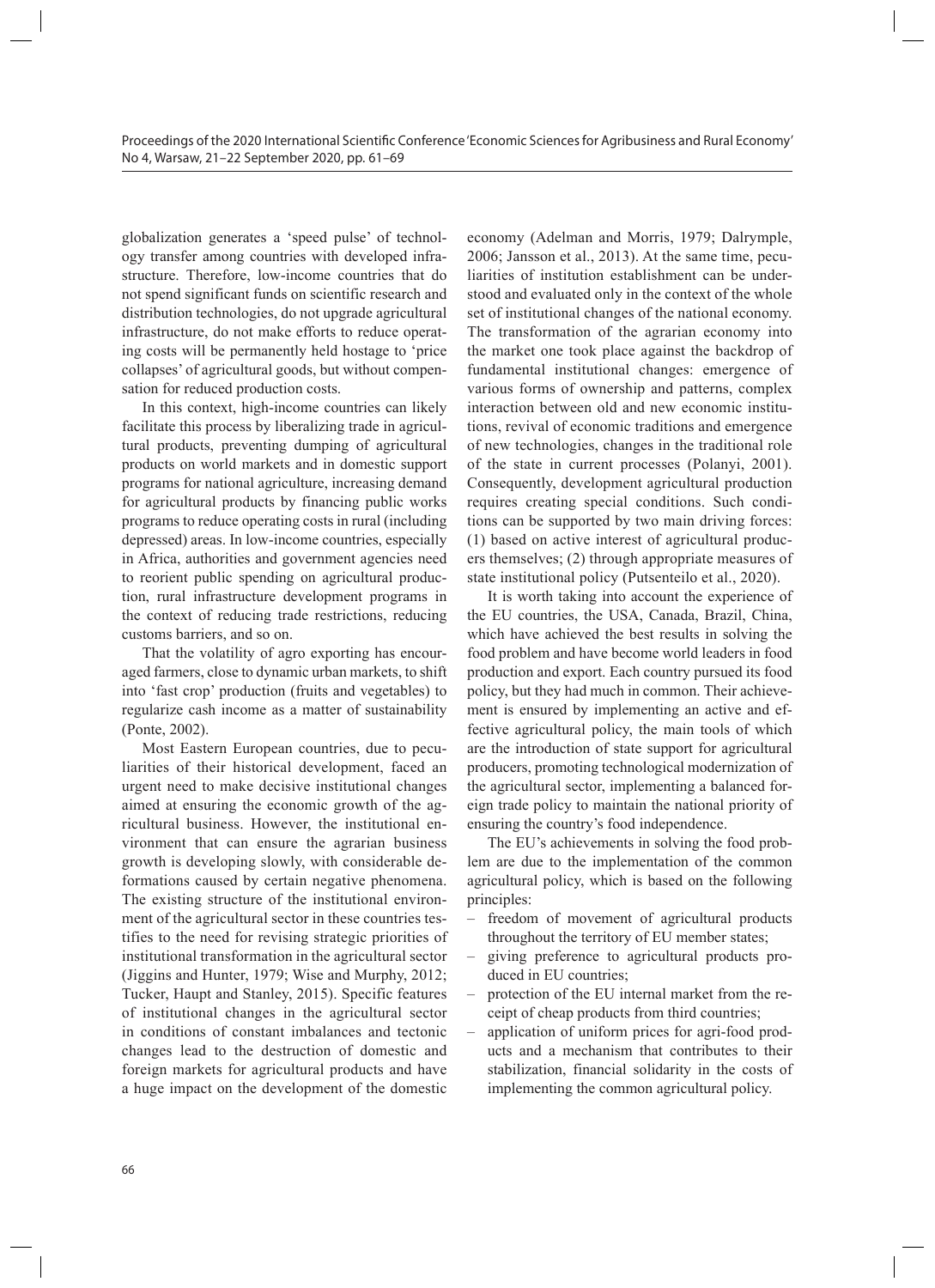India and China are the world's largest producers of several major agricultural commodities. Countries' accession to the WTO has played an important role in this. This was facilitated by:

- development and implementation of state programs for the development of agriculture, the social infrastructure of rural areas, and the formation of human capital for the agricultural sector of the economy;
- active support of agricultural producers, mostly small farmers, by providing state subsidies for the purchase of resources, premium subsidies, and other forms of financial support for agricultural insurance (Klapkiv, 2016; 2020), support of domestic prices, and the implementation of environmental measures;
- introduction of intensive methods of agricultural development through the use of innovative technologies;
- active participation in international trade in agricultural products and food, a significant increase in imports to meet domestic needs;
- conducting a balanced policy of customs regulation aimed at protecting the interests of domestic producers and consumers of food, and supporting exporters of agricultural products, provided that the national priority of food independence of the country.

Globalization puts the environmental dimensions of the economic activity of agricultural enterprises in one of the leading places. In this aspect, export- -oriented enterprises need to consider key theses:

- strengthening global requirements for various aspects of environmental impact in the implementation of production activities;
- expansion of potential market segments due to the promotion of organic food.

World trade in organic food over decades of active development has acquired characteristics and features that are uncharacteristic of the sectors of genetically modified and traditional goods. Since the effective demand for higher-value organic food is mainly concentrated in highly developed countries (EU, USA), the flows of world trade in organic food are directed here. That is, organic products fall mainly in countries with a high degree of food security. Developing

countries, seduced by the high price of organic products, also export high-quality products to developed countries, although they have significant domestic food problems.

A feature of the organic market is high prices for goods, which take into account several factors that do not play a role in shaping the price of traditional goods, namely: environmental protection and improvement of environmental conditions (the desire to avoid future costs of combating environmental pollution); higher requirements for cattle breeding; combating the risks to farmers' health associated with the misuse of pesticides (as well as the desire to avoid future medical costs); rural development by creating additional jobs on farms and ensuring high incomes of producers.

The high price of organic goods has several reasons: demand far exceeds their production; they have a limited shelf life, require special processing and transportation; marketing and delivery are more expensive due to their small volumes and long chains of intermediaries. In addition, there is a natural fluctuation in prices during the year, primarily due to seasonal harvests. The price also includes the cost of certification, inspection. The production costs of organic agriculture are much lower than in traditional production.

Organic agricultural products have lower yields than traditional ones, but this fact is offset by the fact that the prices of organic goods are much higher. Excluding the difference in prices for organic and traditional goods, organic farms earn more than traditional ones due to lower variable costs. Taking into account the high level of prices and state aid to organic agricultural farms leads to a significant increase in profits.

Organic agricultural production significantly affects the social component of rural areas through the creation of additional jobs. Organic farms are often forced to compensate for the impossibility of using synthetic fertilizers and chemicals by hiring more workers. The amount of such additional labor varies for different regions, farms, and crops, but in general, the workforce for organic farms is usually 10–20% larger than for traditional ones. Also positive is the fact that organic producers use the method of crop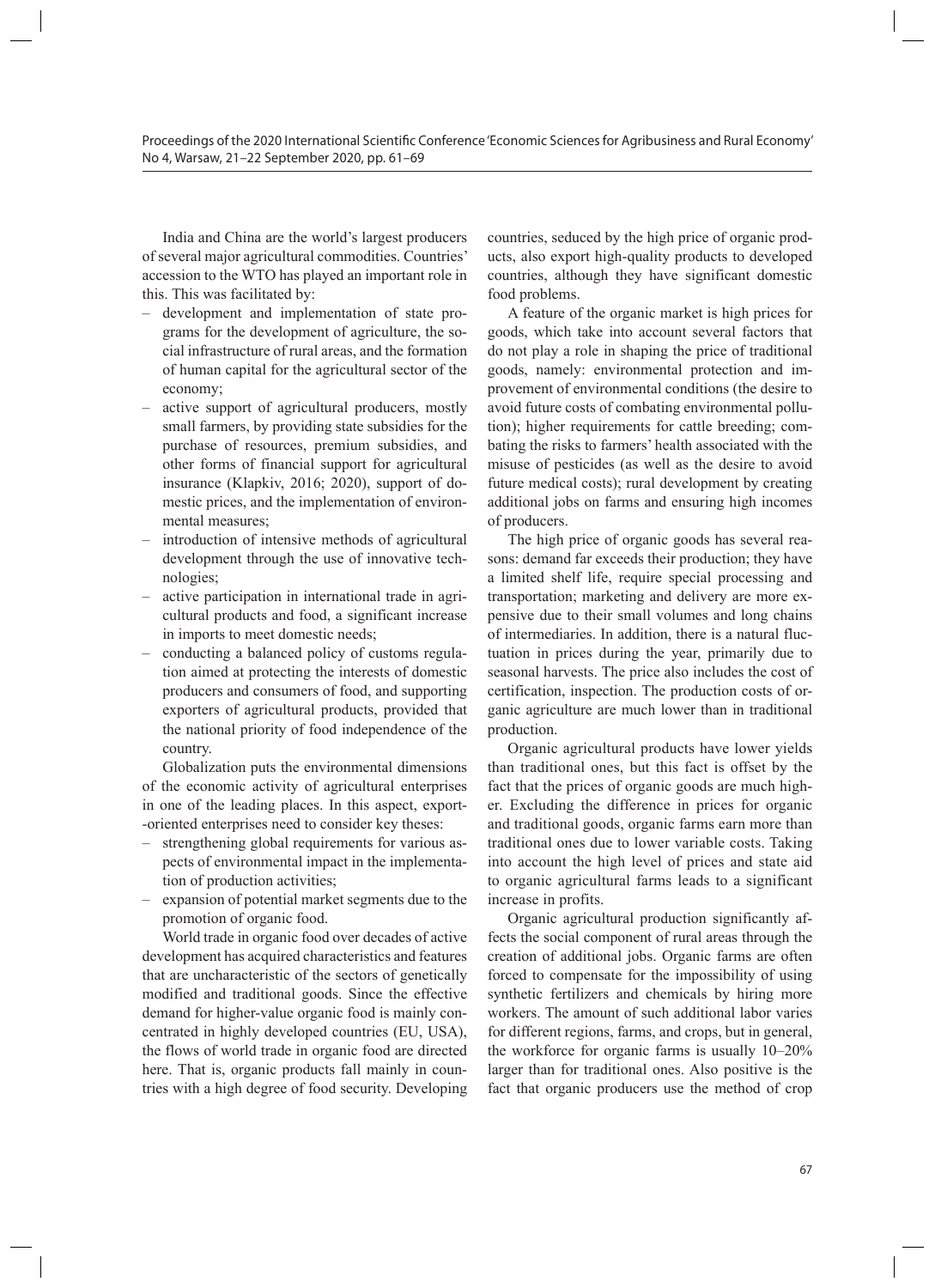rotation of grain crops, plan their sowing and cultivation throughout the year to preserve the integrity of the ecosystem and soil health. And this creates all the conditions for permanent employment, not seasonal, as in traditional agriculture.

Thus, organic production of agricultural goods is a stimulus to economic development, rural development, creates additional jobs, and increases the income of the rural population. In addition, the organic type of production does not remain outside the solution of the problem of food shortages. Given the lack of need for significant expenditures on agrochemicals, it is considered more affordable for small farms and makes them self-sustaining and independent. The priority of traditional agriculture is high yields, but without taking into account the impact on the environment. This leads to climate change, soil and water pollution, negative impact on the biodiversity of the area. In contrast, organic agriculture uses an approach to soil management that preserves the integrity of the ecosystem. Soil conservation is the basis of organic agriculture, which promotes the development of soil flora and fauna, improves soil composition and structure, creates more stable ecosystems.

Thus, organic agriculture also affects food security. Organic production improves access to food by reducing the risk of various diseases. The issue of yield, in the long run, is decided in favor of the organic producer. This type of economy is a more stable system because it ensures the health of the environment.

#### **CONCLUSIONS**

The main trends in the development of the global food problem and ways to solve it are identified, in particular:

- aggravation of the problem of food shortage in the world;
- strengthening global imbalances in food production and consumption, increasing instability in world food markets;
- the role of international food trade is growing in the solution of the world food system. At present, almost 30% of the world's food and raw materials go to consumers through foreign markets;
- cereals play a key role in shaping food market trends, as their share in the value structure of world exports is 18%;
- one of the main trends in the functioning of the world food system of the  $21<sup>st</sup>$  century is the penetration of genetic modifications (agricultural biotechnology) into the industry of new products.

A characteristic feature of the modern development of the world food system is its greening, which is expressed in the formation and implementation of special regional programs of organic farming, development of organic nutrition standards, development of educational and training projects to protect the environment of agricultural production.

Thus, the modern world food system is formed under the influence of natural, economic, technological, trade, and political, social, environmental parameters. There is a significant gap in the level of development of food systems in highly developed and developing countries. The priority of the effective functioning of the global food system is to provide the world's population with food, which requires equalization of the development of national agricultural sectors, their integrated interaction with the natural environment, ensuring the conservation of biological diversity and food resources of the earth.

#### **REFERENCES**

- 1. Adelman, I., Morris, C. (1979). The role of institutional influences in patterns of agricultural development in the nineteenth and early twentieth centuries: A cross-section quantitative study. The Journal of Economic History, 39 (1), pp. 159-176.
- 2. Dalrymple, D. (2006). Impure public goods and agricultural research: Toward a blend of theory and practice. Quarterly Journal of International Agriculture, 45 (1), pp. 71-89.
- 3. Dolan, C., Humphrey, J. (2000). Governance and trade in fresh vegetables: The impact of UK supermarkets on the African horticulture industry. Journal of Development Studies, 37, pp. 147-176.
- 4. Food and Agriculture Organization (FAO) database. Retrieved from: http://www.fao.org/home/en
- 5. Globalization. Resource library. Encyclopedic entry. Retrieved from: https://www.nationalgeographic.org/ encyclopedia/globalization